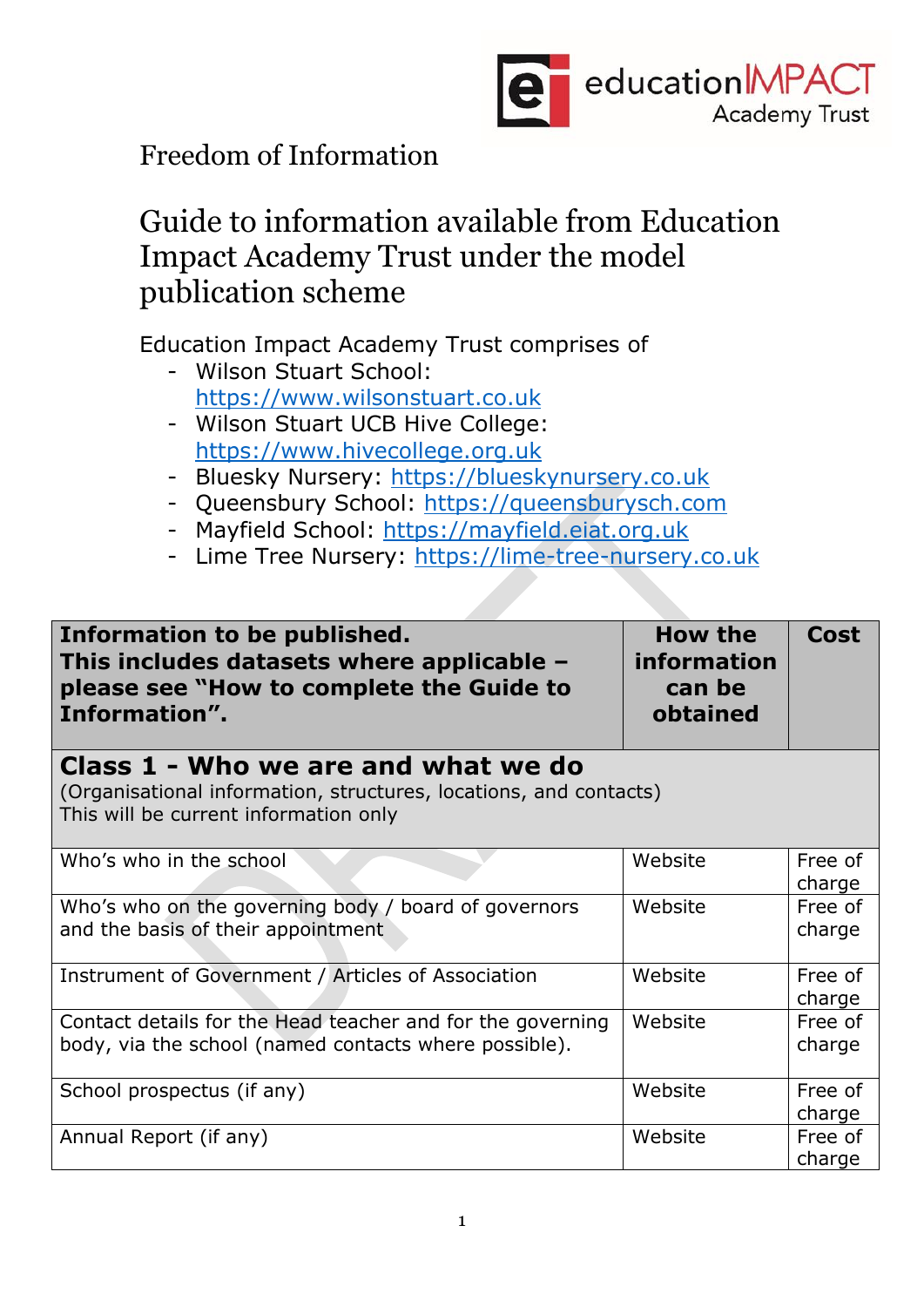| Information to be published.<br>This includes datasets where applicable -<br>please see "How to complete the Guide to<br>Information".                                                                                                                     | How the<br>information<br>can be<br>obtained | <b>Cost</b>       |
|------------------------------------------------------------------------------------------------------------------------------------------------------------------------------------------------------------------------------------------------------------|----------------------------------------------|-------------------|
| Staffing structure                                                                                                                                                                                                                                         | On request                                   | Free of<br>charge |
| School session times and term dates                                                                                                                                                                                                                        | Website                                      | Free of<br>charge |
| Address of school and contact details, including email<br>address                                                                                                                                                                                          | Website                                      | Free of<br>charge |
| Class $2$ – What we spend and how we spend it<br>(Financial information relating to projected and actual income and expenditure,<br>procurement, contracts, and financial audit)<br>Current and previous financial year as a minimum                       |                                              |                   |
| Annual budget plan and financial statements                                                                                                                                                                                                                | On request                                   | Per<br>page       |
| Capital funding                                                                                                                                                                                                                                            | On request                                   | Per<br>page       |
| Financial audit reports                                                                                                                                                                                                                                    | On request                                   | Per<br>page       |
| Details of expenditure items over £2000 - published at<br>least annually but at a more frequent quarterly or six-<br>monthly interval where practical.                                                                                                     | On request                                   | Per<br>page       |
| Procurement and contracts the school has entered into, or<br>information relating to / a link to information held by an<br>organisation which has done so on its behalf (for example,<br>a local authority or diocese).                                    | On request                                   | Per<br>page       |
| Pay policy                                                                                                                                                                                                                                                 | Website                                      | Free of<br>charge |
| Staff allowances and expenses that can be incurred or<br>claimed, with totals paid to individual senior staff<br>members (Senior Leadership Team or equivalent, whose<br>basic actual salary is at least £60,000 per annum) by<br>reference to categories. | Not Applicable                               | Per<br>page       |
| Staffing, pay and grading structure. As a minimum the pay<br>information should include salaries for senior staff (Senior<br>Leadership Team or equivalent as above) in bands of<br>£10,000, for more junior posts, by salary range.                       | On request                                   | Per<br>page       |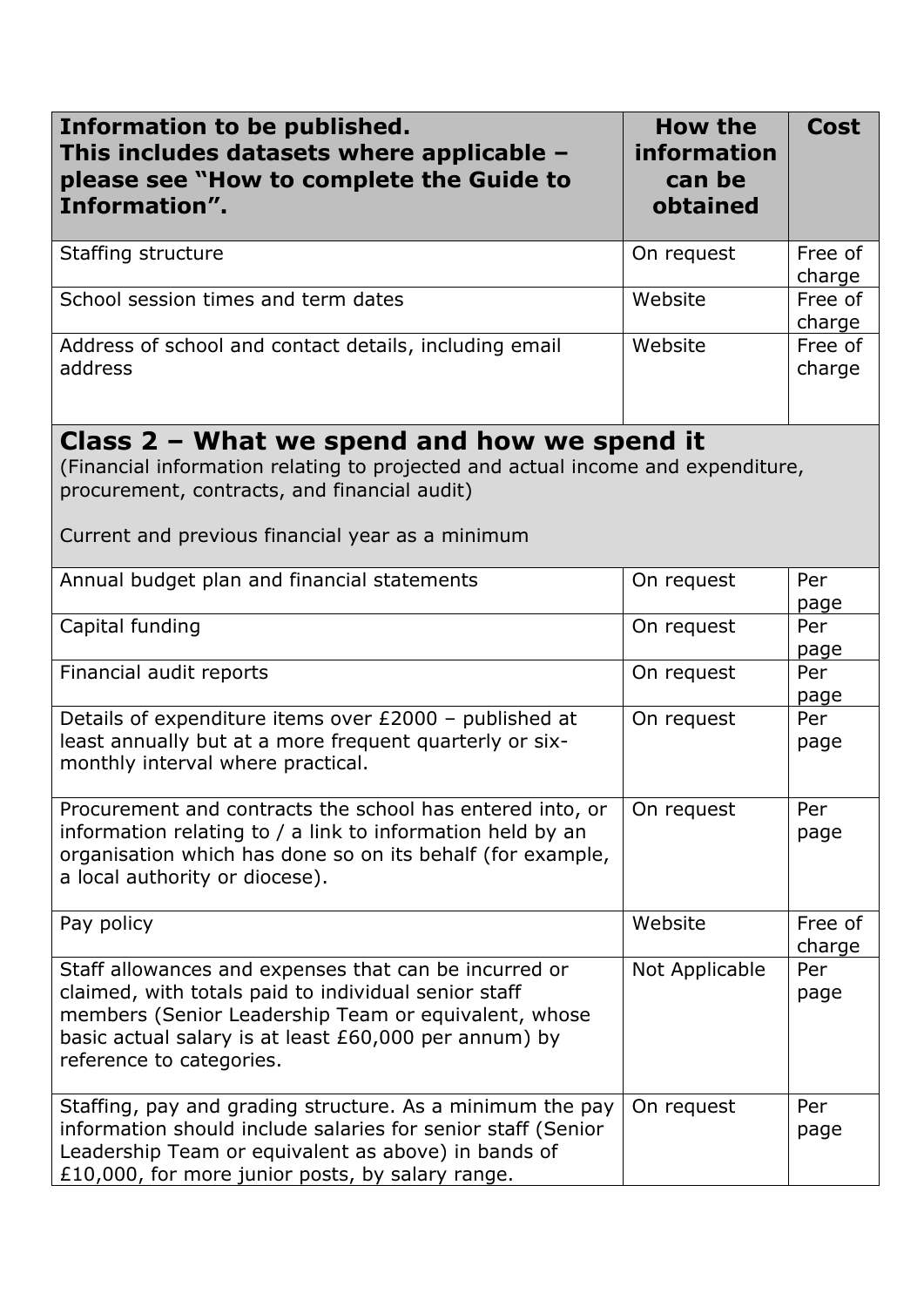| Information to be published.<br>This includes datasets where applicable -<br>please see "How to complete the Guide to<br>Information".                                           | <b>How the</b><br>information<br>can be<br>obtained | <b>Cost</b>       |
|----------------------------------------------------------------------------------------------------------------------------------------------------------------------------------|-----------------------------------------------------|-------------------|
| Governors' allowances that can be incurred or claimed,<br>and a record of total payments made to individual<br>governors.                                                        | On request                                          | Free of<br>charge |
| Class $3$ – What our priorities are and how we are doing<br>(Strategies and plans, performance indicators, audits, inspections, and reviews)<br>Current information as a minimum |                                                     |                   |
| School profile (if any)                                                                                                                                                          |                                                     |                   |
| And in all cases:                                                                                                                                                                |                                                     |                   |
| Performance data supplied to the English or Welsh<br>$\bullet$<br>Government or to the Northern Ireland Executive, or<br>a direct link to the data                               | Website                                             | Free of<br>charge |
| The latest Ofsted / Estyn / Education and Training<br>$\bullet$<br>Inspectorate report<br>- Summary<br>- Full report                                                             | Ofsted website                                      | Free of<br>charge |
| Post-inspection action plan                                                                                                                                                      | On request                                          | Free of<br>charge |
| Performance management policy and procedures adopted<br>by the governing body.                                                                                                   | On request                                          | Free of<br>charge |
| Performance data or a direct link to it                                                                                                                                          | Website                                             | Free of<br>charge |
| The school's future plans; for example, proposals for and<br>any consultation on the future of the school, such as a<br>change in status                                         | On request if<br>current                            | Free of<br>charge |
| Safeguarding and child protection                                                                                                                                                | Website                                             | Free of<br>charge |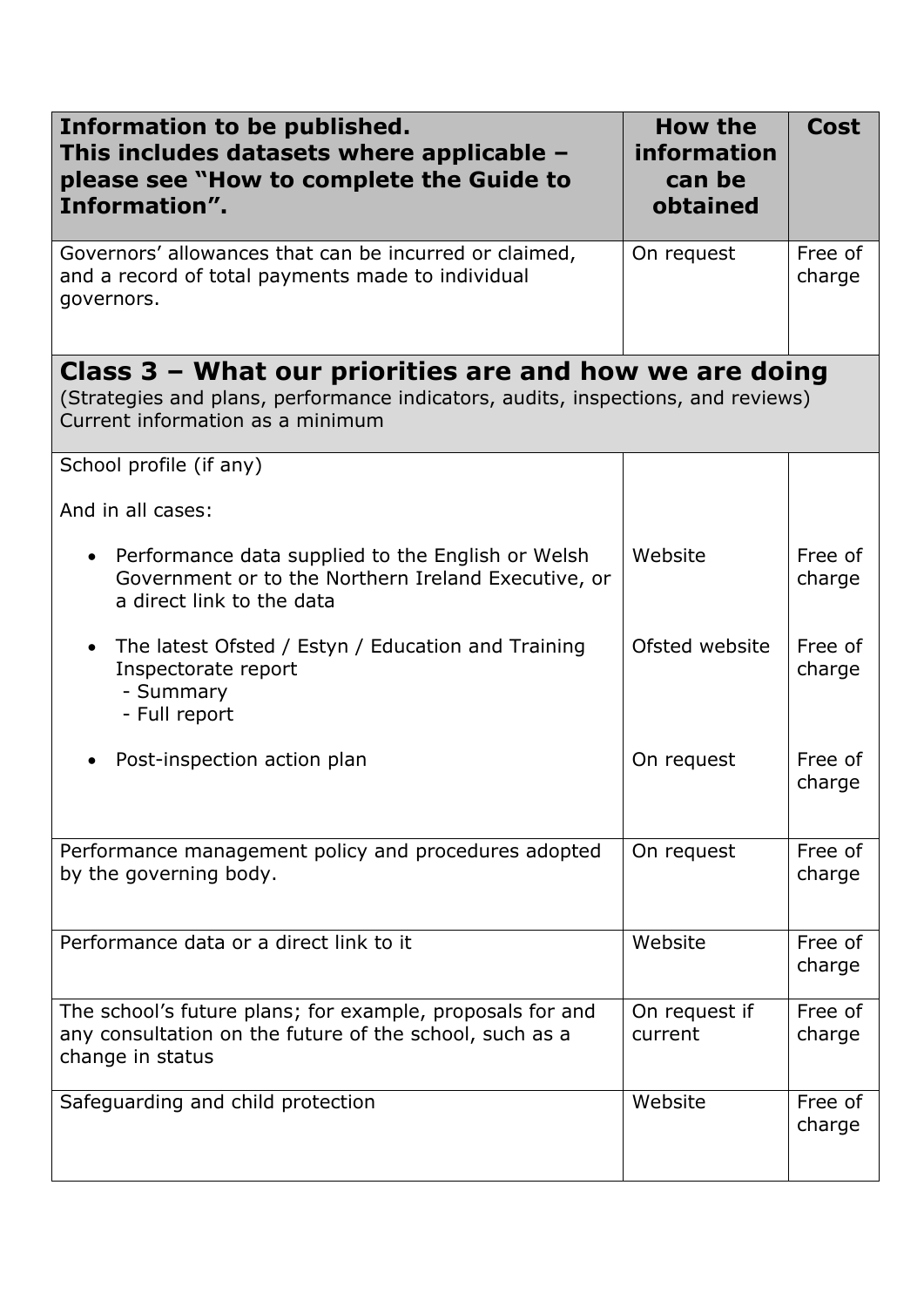| Information to be published.<br>This includes datasets where applicable -<br>please see "How to complete the Guide to<br>Information".                                                                                                                                                                                                                                                                                                                                                                                                                                            | <b>How the</b><br>information<br>can be<br>obtained | <b>Cost</b>       |
|-----------------------------------------------------------------------------------------------------------------------------------------------------------------------------------------------------------------------------------------------------------------------------------------------------------------------------------------------------------------------------------------------------------------------------------------------------------------------------------------------------------------------------------------------------------------------------------|-----------------------------------------------------|-------------------|
| Class 4 – How we make decisions<br>(Decision making processes and records of decisions)<br>Current and previous three years as a minimum                                                                                                                                                                                                                                                                                                                                                                                                                                          |                                                     |                   |
| Admissions policy/decisions (not individual admission<br>decisions) - where applicable                                                                                                                                                                                                                                                                                                                                                                                                                                                                                            | Website                                             | Free of<br>charge |
| Agendas and minutes of meetings of the governing body<br>and its committees. (NB this will exclude information that<br>is properly regarded as private to the meetings).                                                                                                                                                                                                                                                                                                                                                                                                          | On request                                          | Free of<br>charge |
| Class $5 -$ Our policies and procedures<br>(Current written protocols, policies, and procedures for delivering our services and<br>responsibilities)<br>Current information only.                                                                                                                                                                                                                                                                                                                                                                                                 |                                                     |                   |
| As a minimum these must include policies, procedures, and documents that the<br>school is required to have by statute or by its funding agreement or equivalent, or by<br>the Welsh or English government or the Northern Ireland Executive. These will<br>include policies and procedures for handling information requests. In addition, for<br>Wales, this will include a Welsh Language Scheme in accordance with the Welsh<br>Language Act 1993. For Northern Ireland, this will include an equality scheme /<br>statement in accordance with the Northern Ireland Act 1998. |                                                     |                   |
| Records management and personal data policies,<br>including:<br>Information security policies<br>$\bullet$<br>Records retention, destruction, and archive policies<br>$\bullet$<br>Data protection (including information sharing<br>$\bullet$<br>policies)                                                                                                                                                                                                                                                                                                                       | Website and on<br>request                           | Free of<br>charge |
| Charging regimes and policies.<br>This should include details of any statutory charging<br>regimes. Charging policies should include charges made<br>for information routinely published. They should clearly<br>state what costs are to be recovered, the basis on which<br>they are made and how they are calculated.                                                                                                                                                                                                                                                           | Website                                             | Free of<br>charge |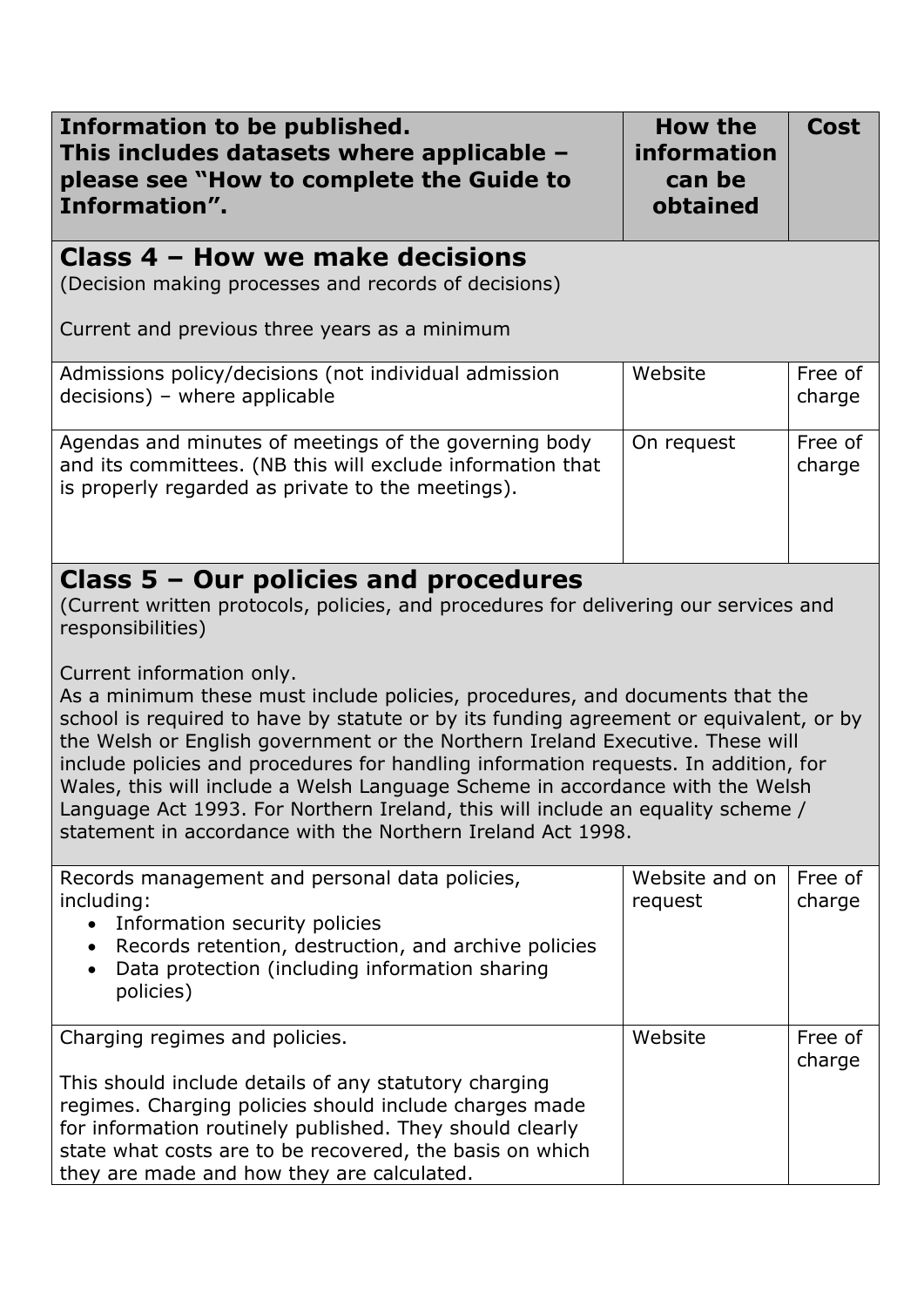| Information to be published.<br>This includes datasets where applicable $-$<br>please see "How to complete the Guide to<br>Information".                                                         | <b>How the</b><br>information<br>can be<br>obtained | <b>Cost</b>       |
|--------------------------------------------------------------------------------------------------------------------------------------------------------------------------------------------------|-----------------------------------------------------|-------------------|
| If the school charges a fee for re-licensing the use of<br>datasets, it should state in its guide how this is calculated<br>(please see "How to complete the Guide to information").             |                                                     |                   |
| Class $6$ – Lists and Registers                                                                                                                                                                  |                                                     |                   |
| Currently maintained lists and registers only (this does not include the attendance<br>register).                                                                                                |                                                     |                   |
| Curriculum circulars and statutory instruments                                                                                                                                                   | On request                                          | Per<br>page       |
| Disclosure logs                                                                                                                                                                                  | Available for<br>inspection on<br>request           | Per<br>page       |
| Asset register                                                                                                                                                                                   | Available for<br>inspection on<br>request           | Per<br>page       |
| Any information the school is currently legally required to<br>hold in publicly available registers                                                                                              | On request                                          | Per<br>page       |
| Class 7 - The services we offer<br>(Information about the services we offer, including leaflets, guidance and newsletters<br>produced for the public and businesses)<br>Current information only |                                                     |                   |
| Extra-curricular activities                                                                                                                                                                      | Website                                             | Per<br>page       |
| Out of school clubs                                                                                                                                                                              | On request                                          | Per<br>page       |
| Services for which the school is entitled to recover a fee,<br>together with those fees                                                                                                          | On request                                          | Per<br>page       |
| School publications, leaflets, books, and newsletters                                                                                                                                            | On request                                          | Free of<br>charge |
| <b>Additional Information</b><br>This will provide schools with the opportunity to publish information that is not<br>itemised in the lists above                                                |                                                     |                   |
|                                                                                                                                                                                                  |                                                     |                   |